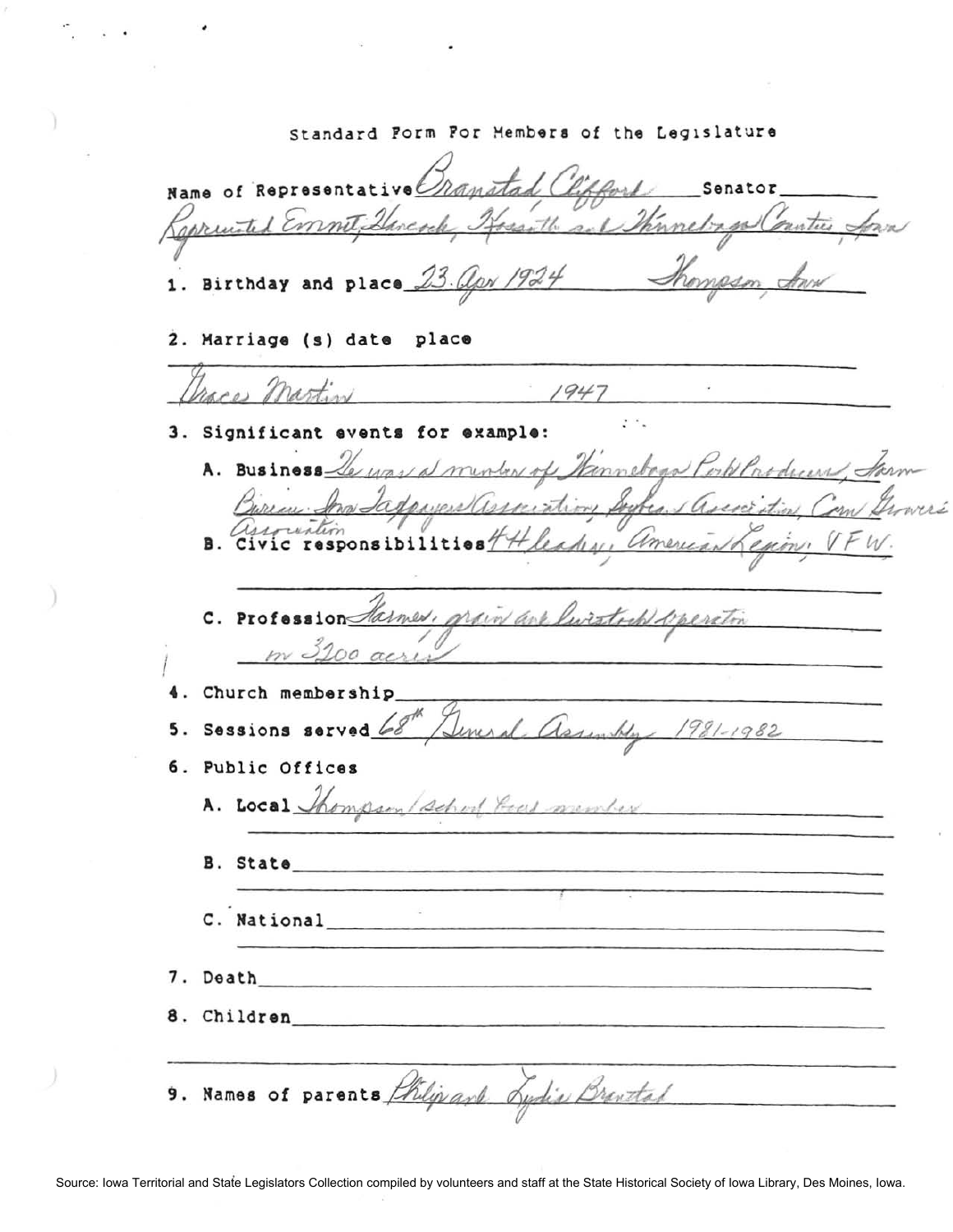Banstad, Clifford

10. Education Herrysleducated in the pollic schools of Arra ason, 11. Degrees le at univor by fretitute, Minniegole. ended. Minnusta, State Jeach Stevens Point Thise Jeachers College, Economics, University of Jons 1948 Cepublic 12. Other applicable information Shold Hav I for 34 month Military respice 1) Hmisse in the Mediterranean Theater pilot ------------- ----------------------- ----- -------------